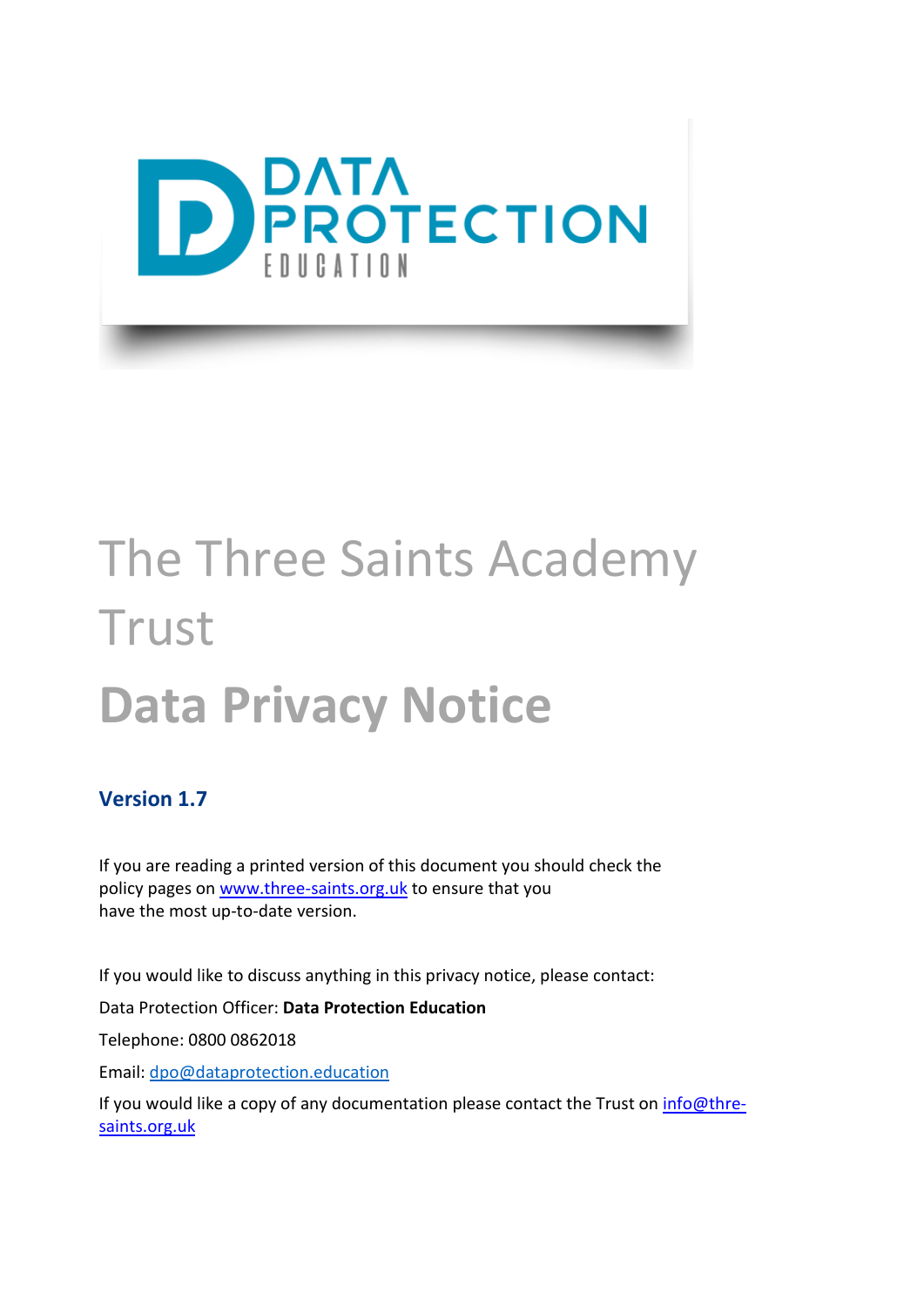

## **Version Control**

| <b>Version</b> | Author                | <b>Date</b>           | Approved by | <b>Effective from</b> |
|----------------|-----------------------|-----------------------|-------------|-----------------------|
| 1.0 template   | DPE - JE              | 1/5/2018              |             |                       |
| 1.3 update     | $DPE - JE$<br>QA - TK | 24/5/2018<br>1/6/2018 |             |                       |
| 1.5 Update     | JE                    | 2/10/2020             |             |                       |
| 1.6            | Three Saints $-$ KS   | 25/4/2022             |             |                       |
| 1.7            | Three Saints $-$ KS   | 16/5/2022             |             |                       |
|                |                       |                       |             |                       |
|                |                       |                       |             |                       |
|                |                       |                       |             |                       |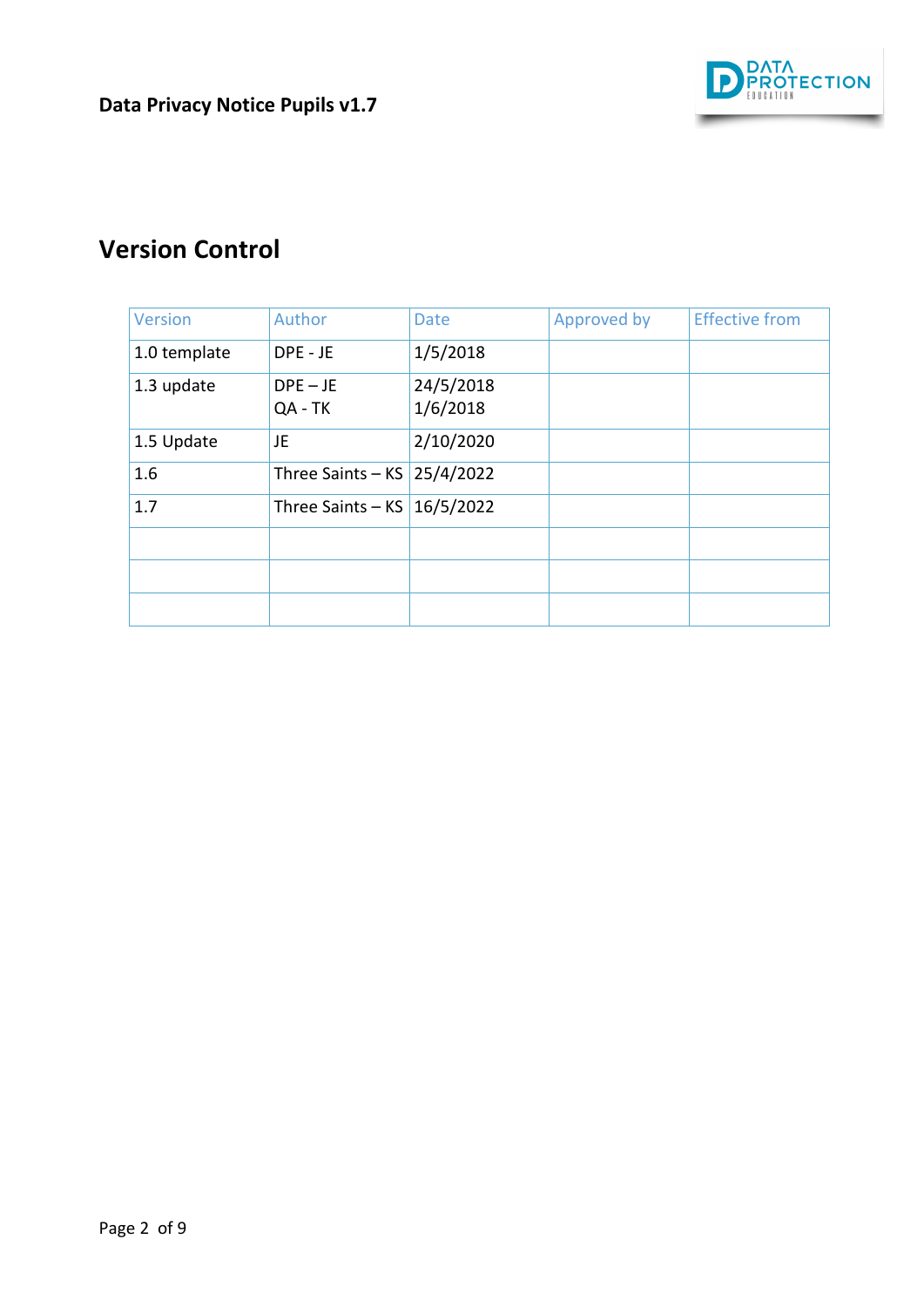## **Data Privacy Notice Pupils v1.7**



## **Content**

| Purpose of this document                                                     |   |  |
|------------------------------------------------------------------------------|---|--|
| Why we collect and use this information                                      |   |  |
| The Data Protection Principles                                               |   |  |
| Your rights                                                                  | 5 |  |
| The lawful basis on which we use this information                            |   |  |
| Collecting pupil information                                                 |   |  |
| Storing pupil data                                                           |   |  |
| The categories of pupil information that we collect, hold and share include: | 6 |  |
| Who we share pupil information with                                          |   |  |
| Why we share pupil information                                               | 7 |  |
| Data collection requirements:                                                | 7 |  |
| The National Pupil Database (NPD)                                            | 7 |  |
| Concerns about how your personal data is handled                             |   |  |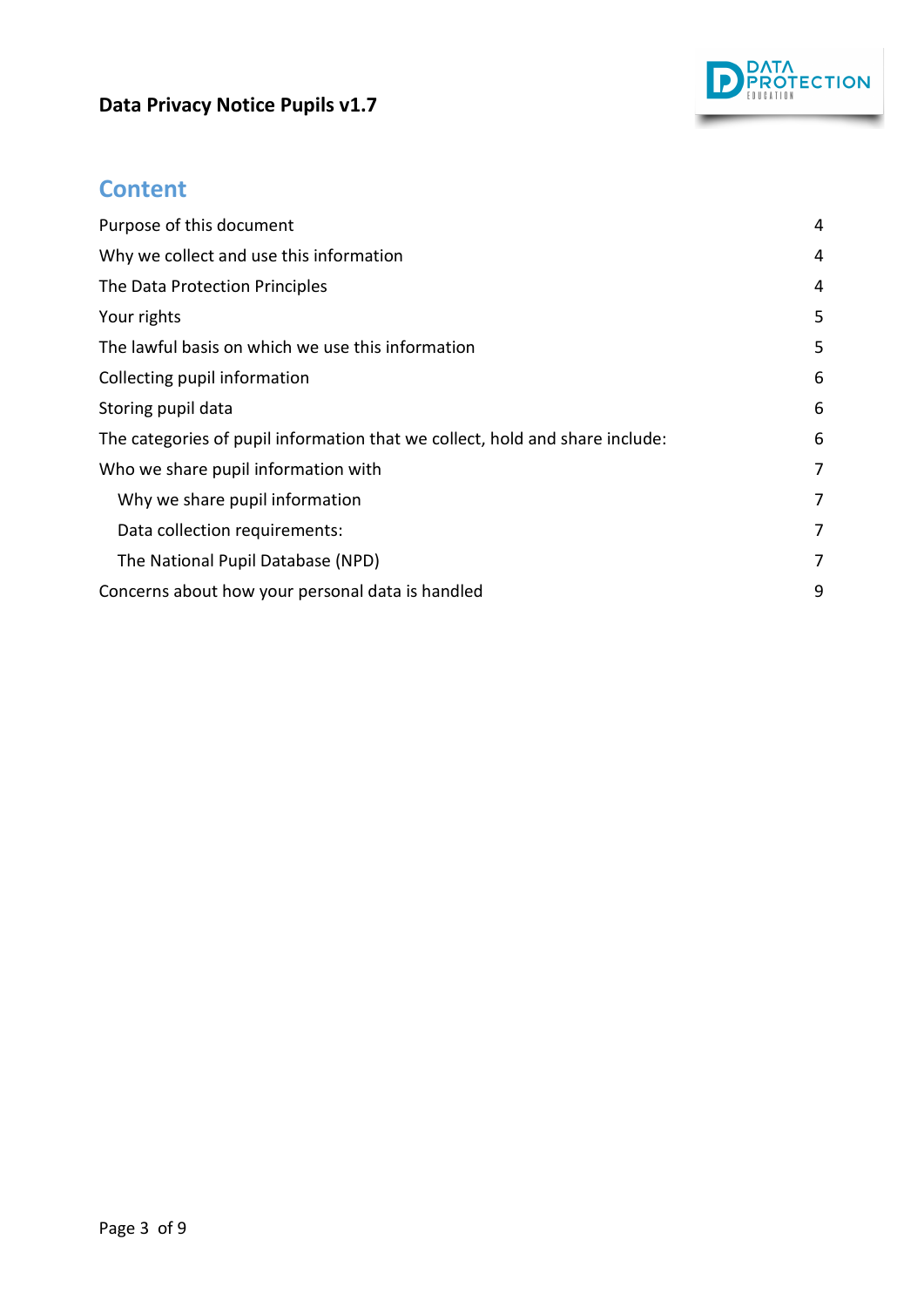#### **Data Privacy Notice Pupils v1.7**



## <span id="page-3-0"></span>**Purpose of this document**

The Three Saints Academy Trust is a data controller and this document describes the pupil data that is collected and how it is processed. As a controller we are responsible for deciding what data is collected and how it is processed.

Under the Data Protection Act 2018 and the GDPR we must abide by the principle of transparency and the right of data subjects to be informed how their data is processed.

This document provides such information. It will be updated from time to time and updates communicated to the relevant data subjects.

It is your duty to inform us of changes.

## <span id="page-3-1"></span>**Why we collect and use this information**

We use the pupil data:

- to support pupil learning;
- to monitor and report on pupil progress;
- to provide appropriate pastoral care;
- to assess the quality of our services;
- to comply with the law regarding data sharing.

## <span id="page-3-2"></span>**The Data Protection Principles**

We will comply with data protection law. This says that the personal information we hold about you must be:

- Used lawfully, fairly and in a transparently
- Collected and used only for the specific, explicit and legitimate purpose they have been collected for and not for any other purposes
- Adequate and relevant and limited only to what is necessary
- Accurate and kept up to date.
- Kept only as long as necessary
- Kept securely, using appropriate technical and/or organisation measures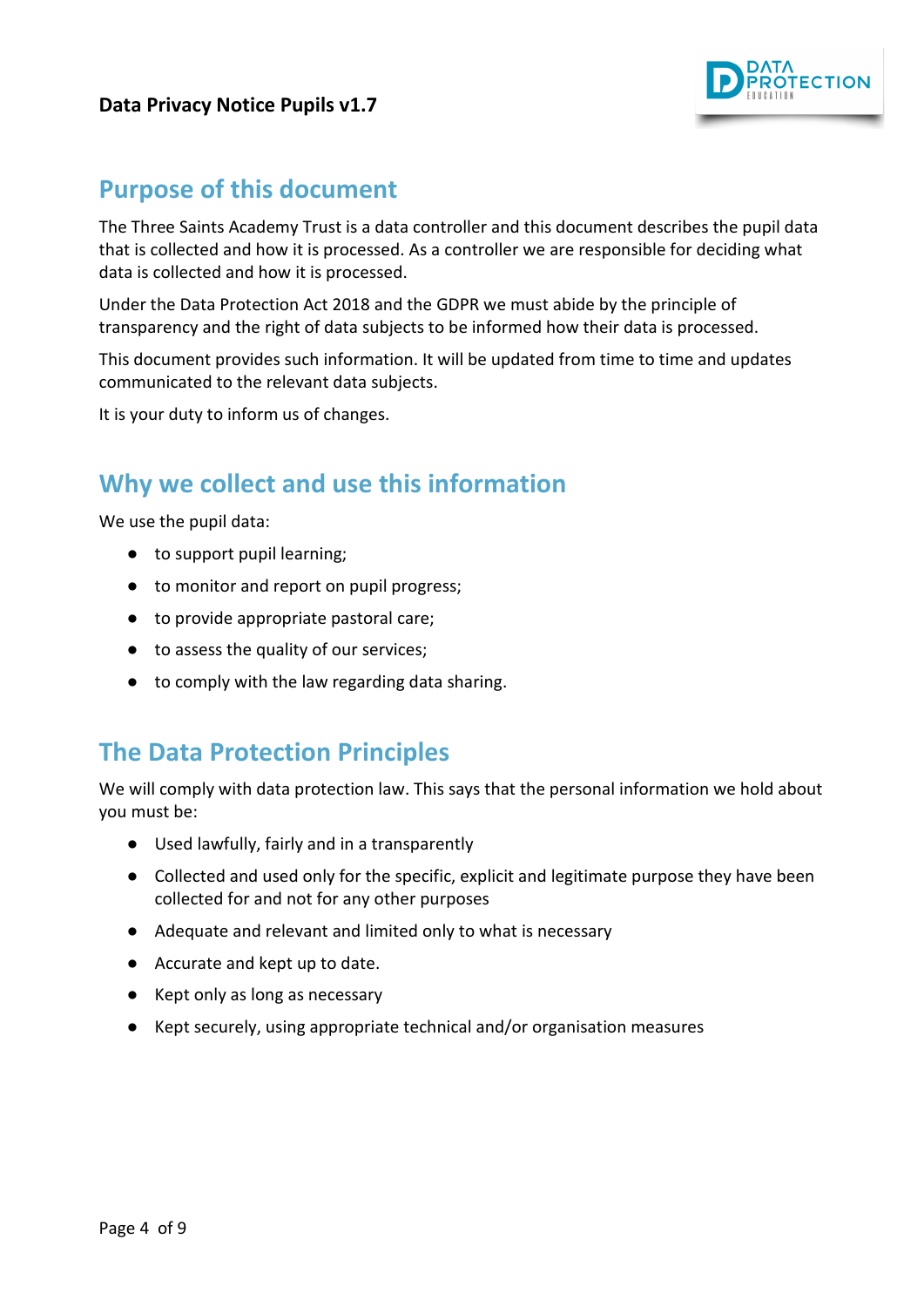

## <span id="page-4-0"></span>**Your rights**

You have rights associated with how your data is collected and processed. Not every right is absolute, but under certain circumstances you can invoke the following rights:

- Right of access
- Right of erasure
- Right of rectification
- Right to object to processing
- Right to be informed
- Right to data portability
- Right to not be subject to decisions based on automated decision making
- Right to restrict processing
- Right to seek compensation for damages caused by a breach of the Data Protection regulations.

The Data Protection Officer (DPO) is in position to ensure your rights are supported. To contact the DPO use the contact details on the front of this notice.

## <span id="page-4-1"></span>**The lawful basis on which we use this information**

- We collect and use pupil information under a task performed in the public interest where it relates to a child's educational progression;
- Some photographs and videos are used only after gaining explicit consent;
- Where medical data is being processed, this is processed under a legal obligation (Children and Families Act 2014 which includes a duty on schools to support children with medical conditions);
- Safeguarding data is processed under the legal obligation of The Education Act 2002. Sections 21 and 175 detail how governing bodies of schools must promote the wellbeing of pupils and take a view to the safeguarding of children at the school.
- We collect and process pupil information under Article 6 of the General Data Protection Regulation (GDPR) to perform our official function (public task).
- where it is carried out as a task in the public interest such as equal opportunities monitoring, for child protection purposes or where otherwise authorised by law, such as Departmental Censuses as required in the Education Act 1996.
- Children and Families Act 2014 includes a duty on schools to support children with medical conditions;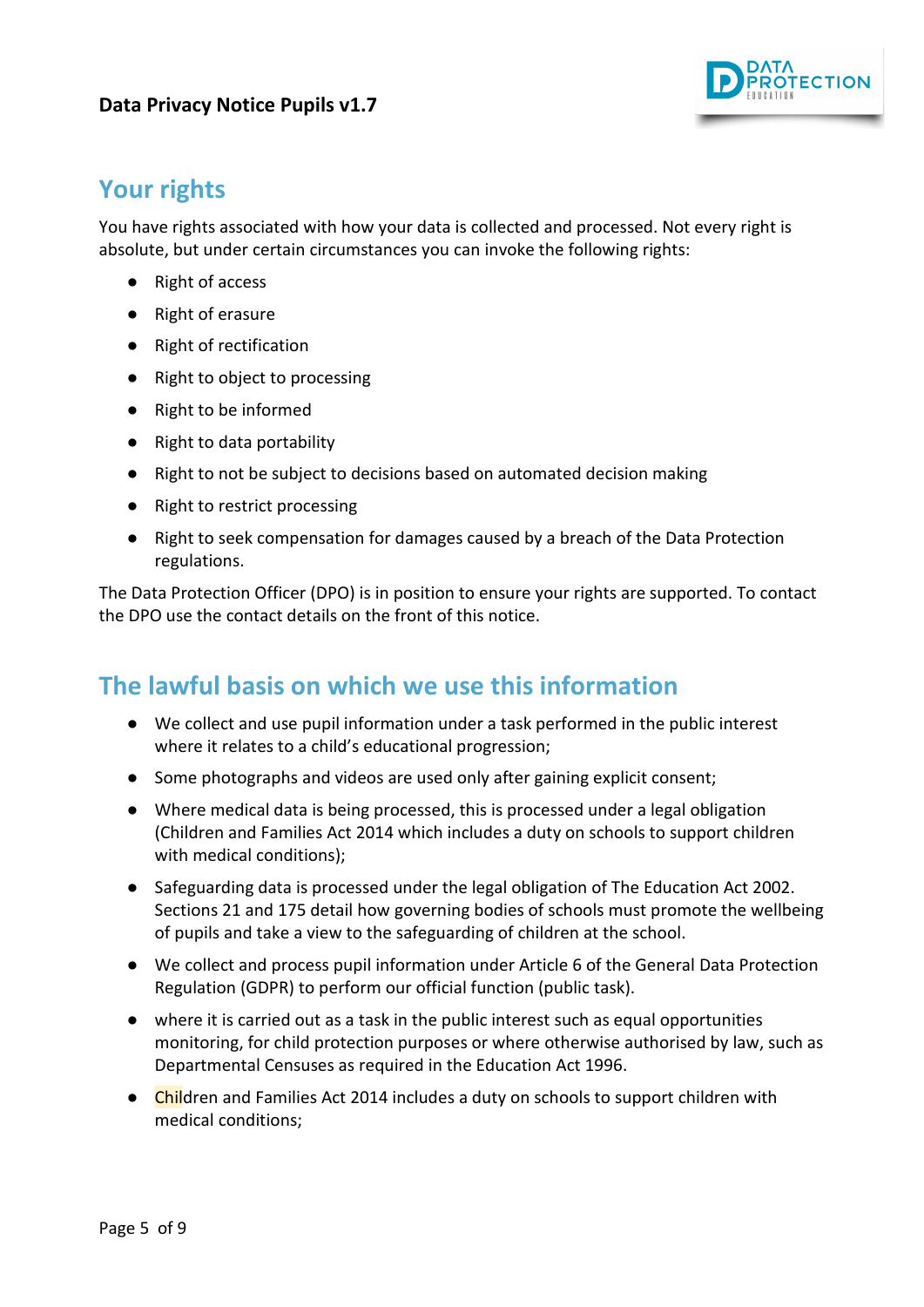

- The Equality Act 2010 (England, Scotland and Wales) requires you to make reasonable adjustments to ensure that children and young people with a disability are not put at a substantial disadvantage compared with their peers;
- The Education Act 2002, Sections 21 and 175 detail how governing bodies of schools must promote the wellbeing of pupils and take a view to the safeguarding of children at the school;
- Section 3 of the Children Act 1989 places a duty on a person with the care of a child to do all that is reasonable in the circumstances for the purposes of safeguarding the child;
- Education Act 1996, relating to attendance at school.

# <span id="page-5-0"></span>**Collecting pupil information**

Whilst most of the pupil information you provide to us is mandatory, some of it is provided to us on a voluntary basis. In order to comply with the General Data Protection Regulation, we will inform you whether you are required to provide certain pupil information to us or if you have a choice in this.

## <span id="page-5-1"></span>**Storing pupil data**

We hold school workforce data as documented in our Retention Schedule, which can be requested by contacting the school office.

# <span id="page-5-2"></span>**The categories of pupil information that we collect, hold and share include:**

- Personal information (such as name, unique pupil number and address);
- Characteristics (such as ethnicity, language, nationality, country of birth and free school meal eligibility);
- Attendance information (such as sessions attended, number of absences and absence reasons);
- Assessment information and education records;
- Special Educational Needs information;
- Behavioural information (such as, achievements, exclusions, internal exclusions and detentions);
- Health and medical information (such as dietary requirement and medication details);
- Safeguarding and Child Protection reports and disclosures;
- Photographs and video clips;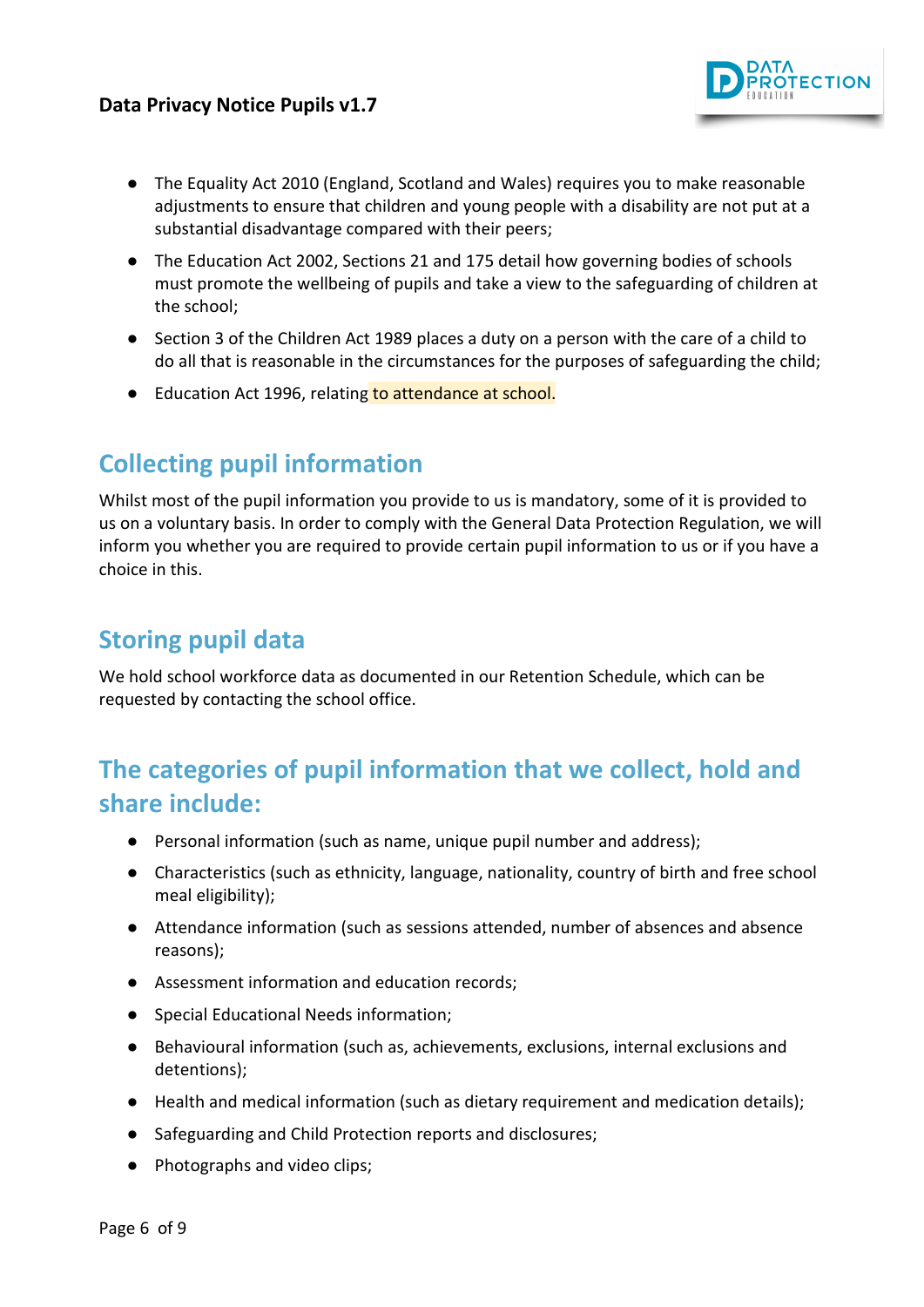

## <span id="page-6-0"></span>**Who we share pupil information with**

We routinely share pupil information with:

- Schools that the pupil's attend after leaving us;
- Our local authority:
- Other admissions authorities;
- The Department for Education (DfE);
- Suppliers that we have contracted with to provide educational services and those related to the operations of the school (see Appendix A);
- Examination boards
- The police when investigating or preventing crime.
- NHS services

## <span id="page-6-1"></span>**Why we share pupil information**

We do not share information about our pupils with anyone without consent unless the law and our policies allow us to do so.

Where we share with third-party services, this will be in line with data protection law and specified in the agreements with those third-parties.

We share pupils' data with the Department for Education (DfE) on a statutory basis. This data sharing underpins school funding and educational attainment policy and monitoring.

We are required to share information about our pupils with the (DfE) under regulation 5 of The Education (Information About Individual Pupils) (England) Regulations 2013.

## <span id="page-6-2"></span>**Data collection requirements:**

To find out more about the data collection requirements placed on us by the Department for Education (for example; via the school census) go to [https://www.gov.uk/education/data](https://www.gov.uk/education/data-collection-and-censuses-for-schools)[collection-and-censuses-for-schools.](https://www.gov.uk/education/data-collection-and-censuses-for-schools)

## <span id="page-6-3"></span>**The National Pupil Database (NPD)**

The NPD is owned and managed by the Department for Education and contains information about pupils in schools in England. It provides invaluable evidence on educational performance to inform independent research, as well as studies commissioned by the Department. It is held in electronic format for statistical purposes. This information is securely collected from a range of sources including schools, local authorities and awarding bodies.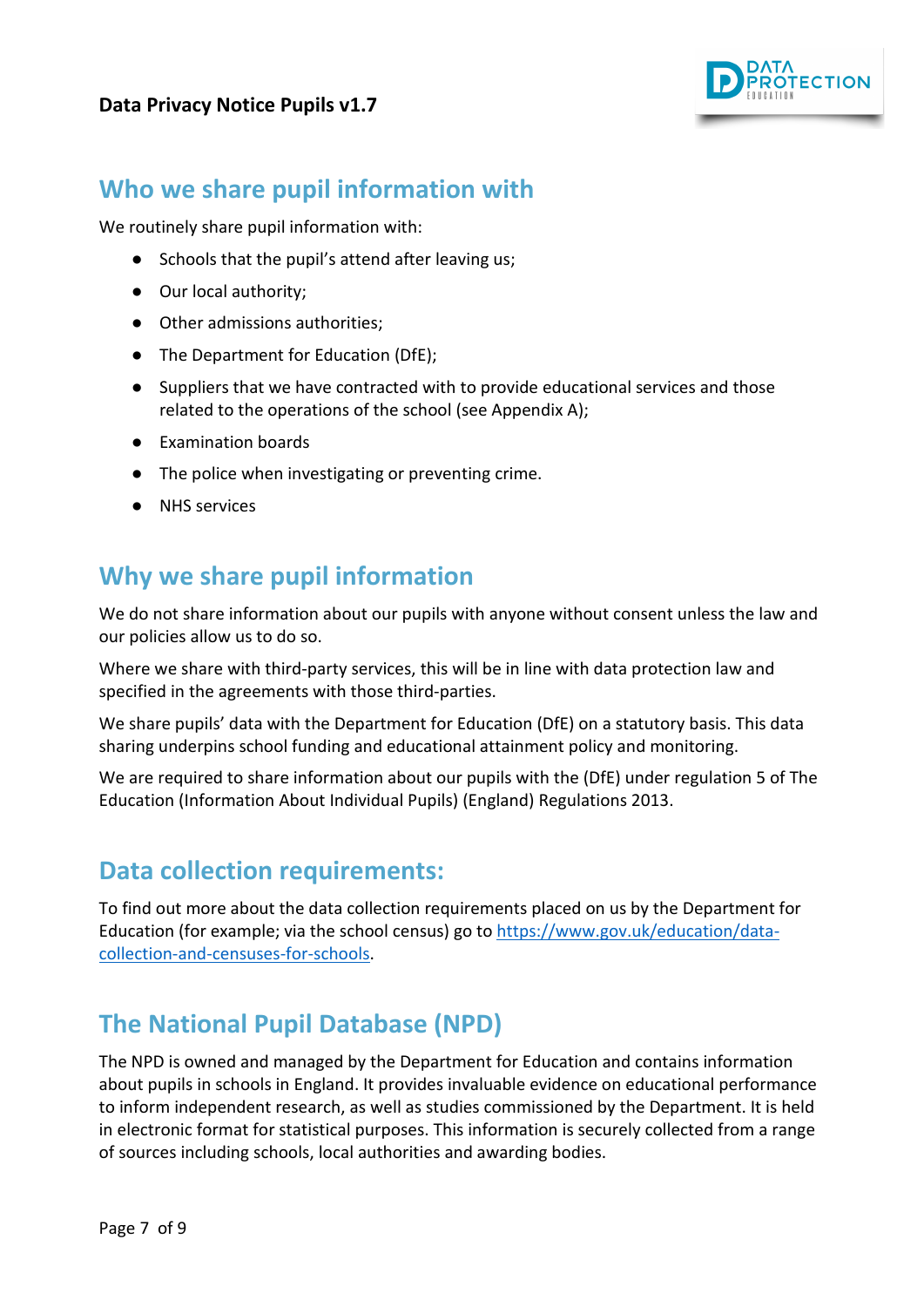#### **Data Privacy Notice Pupils v1.7**



We are required by law, to provide information about our pupils to the DfE as part of statutory data collections such as the school census and early years' census. Some of this information is then stored in the NPD. The law that allows this is the Education (Information About Individual Pupils) (England) Regulations 2013.

To find out more about the NPD, go t[o https://www.gov.uk/government/publications/national](https://www.gov.uk/government/publications/national-pupil-database-user-guide-and-supporting-information)[pupil-database-user-guide-and-supporting-information.](https://www.gov.uk/government/publications/national-pupil-database-user-guide-and-supporting-information)

The department may share information about our pupils from the NPD with third parties who promote the education or well-being of children in England by:

- conducting research or analysis;
- producing statistics;
- providing information, advice or guidance.

The Department has robust processes in place to ensure the confidentiality of our data is maintained and there are stringent controls in place regarding access and use of the data. Decisions on whether DfE releases data to third parties are subject to a strict approval process and based on a detailed assessment of:

- who is requesting the data;
- the purpose for which it is required;
- the level and sensitivity of data requested and;
- the arrangements in place to store and handle the data.

To be granted access to pupil information, organisations must comply with strict terms and conditions covering the confidentiality and handling of the data, security arrangements and retention and use of the data.

For more information about the department's data sharing process, please visit: <https://www.gov.uk/data-protection-how-we-collect-and-share-research-data>

For information about which organisations the department has provided pupil information to, (and for which project), please visit the following website:

<https://www.gov.uk/government/publications/national-pupil-database-requests-received>

To contact DfE[: https://www.gov.uk/contact-dfe](https://www.gov.uk/contact-dfe)

## **COVID-19**

Data collected for the purposes of public health (including visitor contact data for COVID-19) will be kept as long as required. Contact data for visitors will be kept for 21 days after the most recent visit, with information on visitors kept as per standard retention requirements. Public Health data may be shared with third-parties as required including, but not limited to:

- National Health Service (including NHS Test and Trace)
- Public Health England